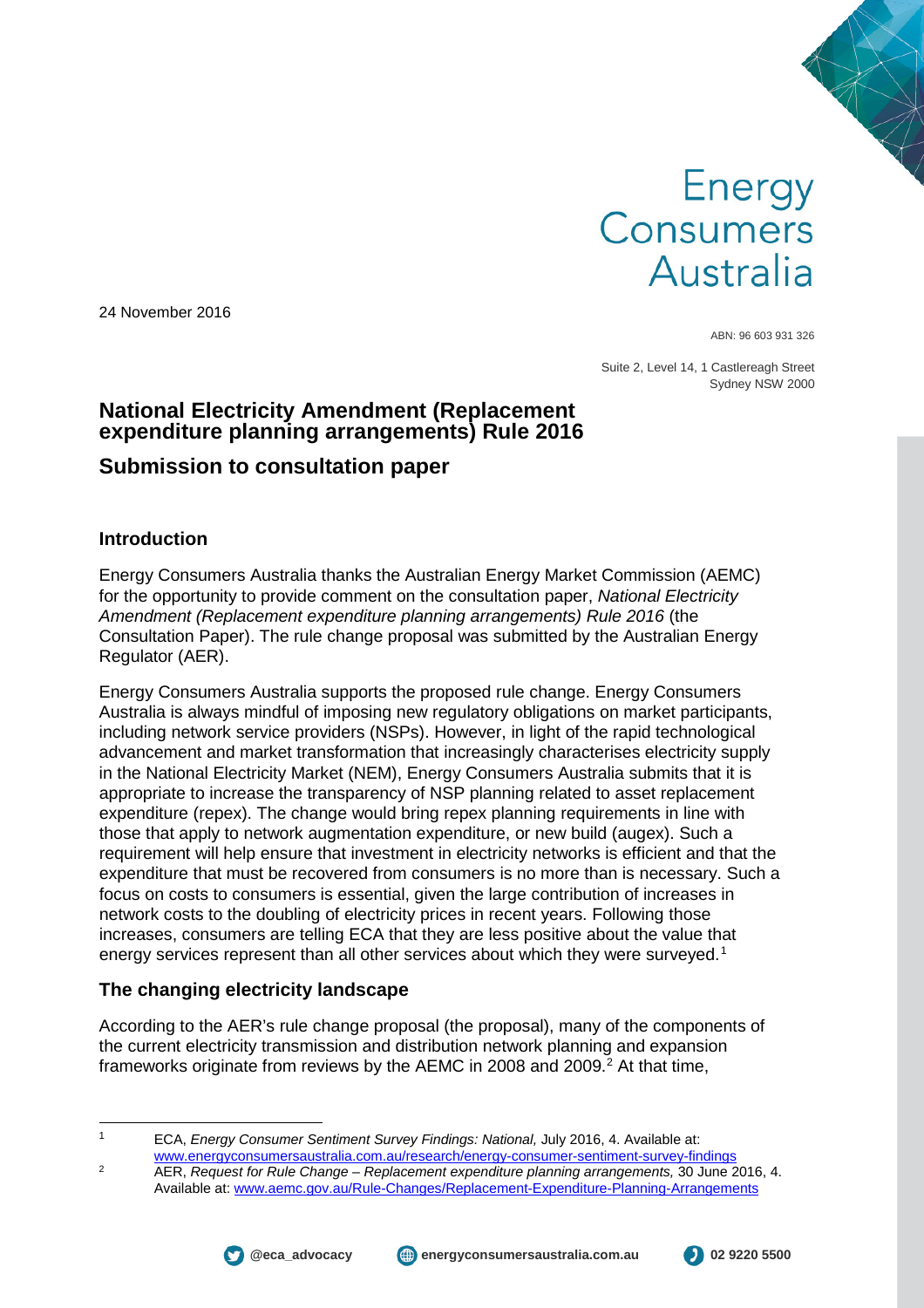electricity peak demand was forecast to continue increase in line with the historical trend. Accordingly, as outlined in the proposal, the planning frameworks focus:

*primarily on network augmentation, which relates essentially to demand driven investment. This is because, at the time the frameworks were conceived, it was not considered that there would likely be viable alternatives to like-for-like replacement [when certain assets reached the end of their lives].[3](#page-1-0)*

However, in recent years the electricity demand and supply landscape in the NEM has changed dramatically. The most recent forecasts from the Australian Energy Market Operator (AEMO) predicts that there will be no increase in peak demand over the next 20 years.[4](#page-1-1)

These changes to demand forecasts have had a dramatic impact on the type of expenditures that electricity networks are including in their five-yearly revenue proposals. According to the AER, the capital expenditure (capex) forecasts contained in recent revenue proposals contain 30-50% of total capex for repex, compared to 15-30% for augex.[5](#page-1-2) Transmission networks provide even more striking examples, with 90% of the forecast capex in Powerlink's recent regulatory proposal being for repex and only 1% for augex.[6](#page-1-3) AEMO outlined an expectation in its 2015 *National Transmission Network Development Plan* that over the next 20 years, transmission NSPs will focus on repex, rather than augex, replicating the Powerlink experience.<sup>[7](#page-1-4)</sup>

In addition, technological advancements in a variety of areas mean that there is a greater potential for the use of energy storage and distributed generation to provide viable network alternatives to the sole use of poles and wires (so called non-wires solutions, the use of which by some overseas NSPs overseas is extensive $^8$  $^8$ ). The AER has commenced work to improve the demand management incentive schemes and innovation allowance scheme that seek to promote such options. $9$  Finally, as summarised by the AEMC, the AER submits that:

*in a low electricity demand growth environment, there is a stronger economic case for the use of non-network solutions as investment in long-life network assets can be deferred until there is a more certain need, reducing the risk of stranded assets.[10](#page-1-7)*

<span id="page-1-0"></span> $3$  Ibid

<span id="page-1-2"></span> $\overline{AER}$ , as above n 1, 6.



<span id="page-1-1"></span><sup>4</sup> AEMO, *National electricity forecasting report for the National Electricity Market*, June 2016, 3. Available at: [www.aemo.com.au/Electricity/National-Electricity-Market-NEM/Planning-and](http://www.aemo.com.au/Electricity/National-Electricity-Market-NEM/Planning-and-forecasting/National-Electricity-Forecasting-Report)[forecasting/National-Electricity-Forecasting-Report](http://www.aemo.com.au/Electricity/National-Electricity-Market-NEM/Planning-and-forecasting/National-Electricity-Forecasting-Report)

<span id="page-1-4"></span><span id="page-1-3"></span><sup>6</sup> Ibid. 7 AEMO, *2015 National Transmission Network Development Plan,* 11, cited in ibid.

<span id="page-1-5"></span><sup>8</sup> For example, Portland General Electric (California, USA) undertook a comprehensive 2016 evaluation of demand, supply and storage options, using a sophisticated methodology, which ran to 776 pages (Portland General Electric, *2016 Integrated Resource Plan,* November 2015, available at: [www.portlandgeneral.com/our-company/energy-strategy/resource-planning/integrated-resource](http://www.portlandgeneral.com/our-company/energy-strategy/resource-planning/integrated-resource-planning)[planning\)](http://www.portlandgeneral.com/our-company/energy-strategy/resource-planning/integrated-resource-planning).

<span id="page-1-6"></span><sup>9</sup> See [www.aer.gov.au/networks-pipelines/guidelines-schemes-models-reviews/demand-management](http://www.aer.gov.au/networks-pipelines/guidelines-schemes-models-reviews/demand-management-incentive-scheme-and-innovation-allowance-mechanism/initiation)[incentive-scheme-and-innovation-allowance-mechanism/initiation](http://www.aer.gov.au/networks-pipelines/guidelines-schemes-models-reviews/demand-management-incentive-scheme-and-innovation-allowance-mechanism/initiation)

<span id="page-1-7"></span><sup>10</sup> AEMC, *Consultation paper: National Electricity Amendment (Replacement expenditure planning arrangements) Rule 2016*, 7. Available at URL in n 1.